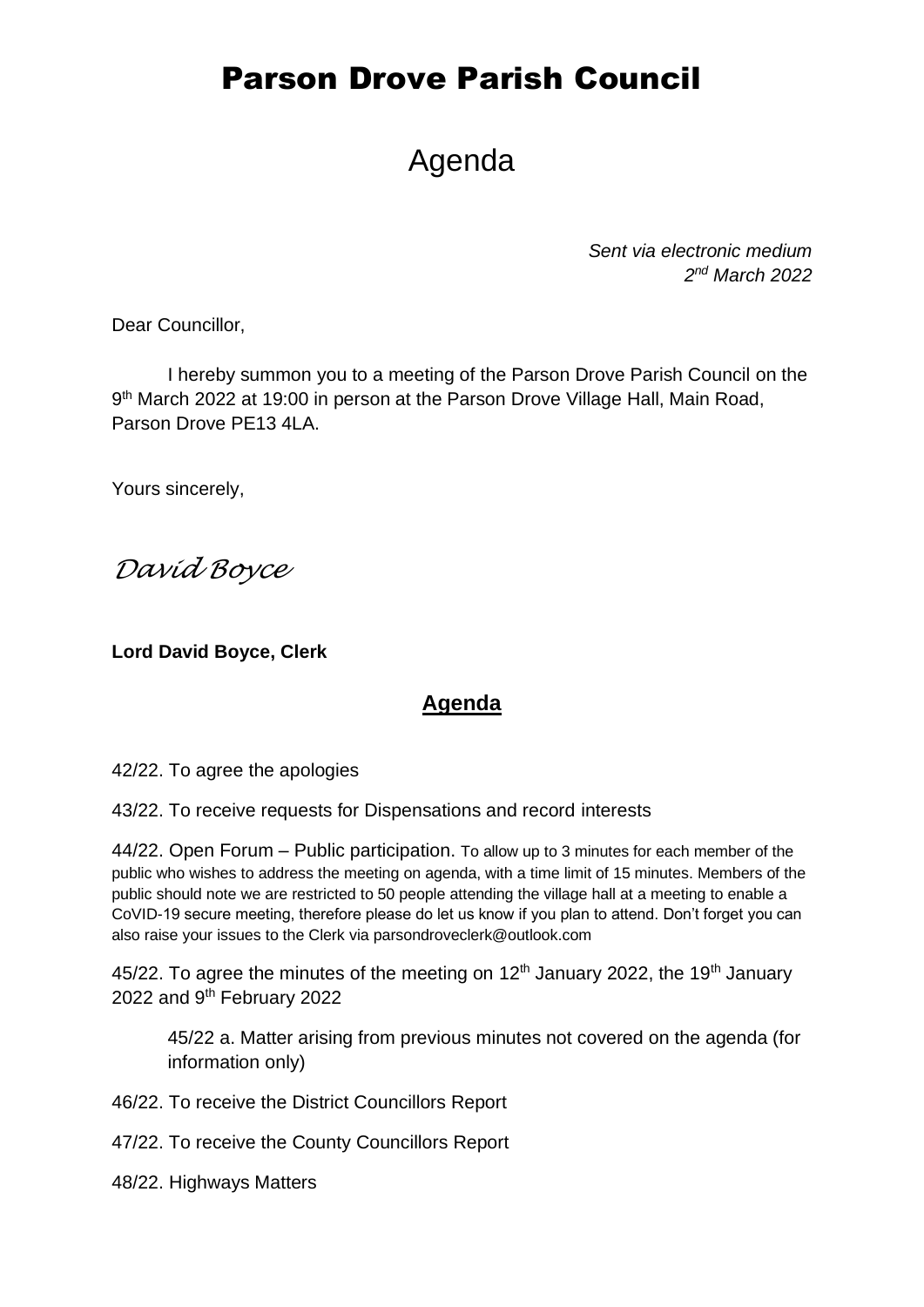# Parson Drove Parish Council

48/22. a. To report new street light faults

48/22. b. To update the Council on the progress of the street light works

49/22. Planning application decision updates

49/22 a. None

50/22. Planning applications for comment

50/22. a. F/YR22/0201/F [Erect a double stable and hay store on skids and](https://www.publicaccess.fenland.gov.uk/publicaccess/applicationDetails.do?keyVal=R6OK5CHE0D800&activeTab=summary)  [formation of a hardstanding](https://www.publicaccess.fenland.gov.uk/publicaccess/applicationDetails.do?keyVal=R6OK5CHE0D800&activeTab=summary) Land East Of Downyonder Harolds Bank Parson Drove **Cambridgeshire** 

50/22. b. F/YR22/0190/F [Change of use of site to a building contractors yard](https://www.publicaccess.fenland.gov.uk/publicaccess/applicationDetails.do?keyVal=R71YZUHE06P00&activeTab=summary)  [\(Sui-Generis\) \(retrospective](https://www.publicaccess.fenland.gov.uk/publicaccess/applicationDetails.do?keyVal=R71YZUHE06P00&activeTab=summary) Land North Of Lavender Cottage Seadyke Bank Parson Drove Cambridgeshire

50/22. c. F/YR22/3019/COND [Details reserved by Condition 09 \(Energy](https://www.publicaccess.fenland.gov.uk/publicaccess/applicationDetails.do?keyVal=R7GAY1HE0D800&activeTab=summary)  [Assessment\)\) and 12 \(Levels\) of planning permission F/YR19/0971/O \(Erect up to 5](https://www.publicaccess.fenland.gov.uk/publicaccess/applicationDetails.do?keyVal=R7GAY1HE0D800&activeTab=summary)  [dwellings \(outline application with matters committed in respect of access\)\)](https://www.publicaccess.fenland.gov.uk/publicaccess/applicationDetails.do?keyVal=R7GAY1HE0D800&activeTab=summary) Land East Of The Silverings 114 Main Road Parson Drove Cambridgeshire

51/22. To agree the payments of the Council

- 51/22. a. Payments to make
	- i. Clerks Salary (£477.71)
	- ii. Working from home allowance (£25.00)
	- iii. Iceni Tree Care (trees on the green part one)  $(E)$
	- iv. T A Blackamore grass cutting 21/22 (£4093.46 including £682.24 VAT)
	- v. Iceni Tree Care LTD (£1850.00)

51/22 b. Payments made

- i. EE Telephone bill (£22.80 including £3.80 VAT)
- ii. E-On (£33.00)
- iii. Wave (£20.00)

#### 51/22 c. Grant requests received

- i. Amenities 95 Committee (£400.00 towards crockery)
- 52/22. To discuss the Jubilee arrangements
- 53/22. To hear the progress of the Website Working Party
- 54/22. To agree the updated Safeguarding Policy
- 55/22. To agree the updated Equality and Diversity Policy